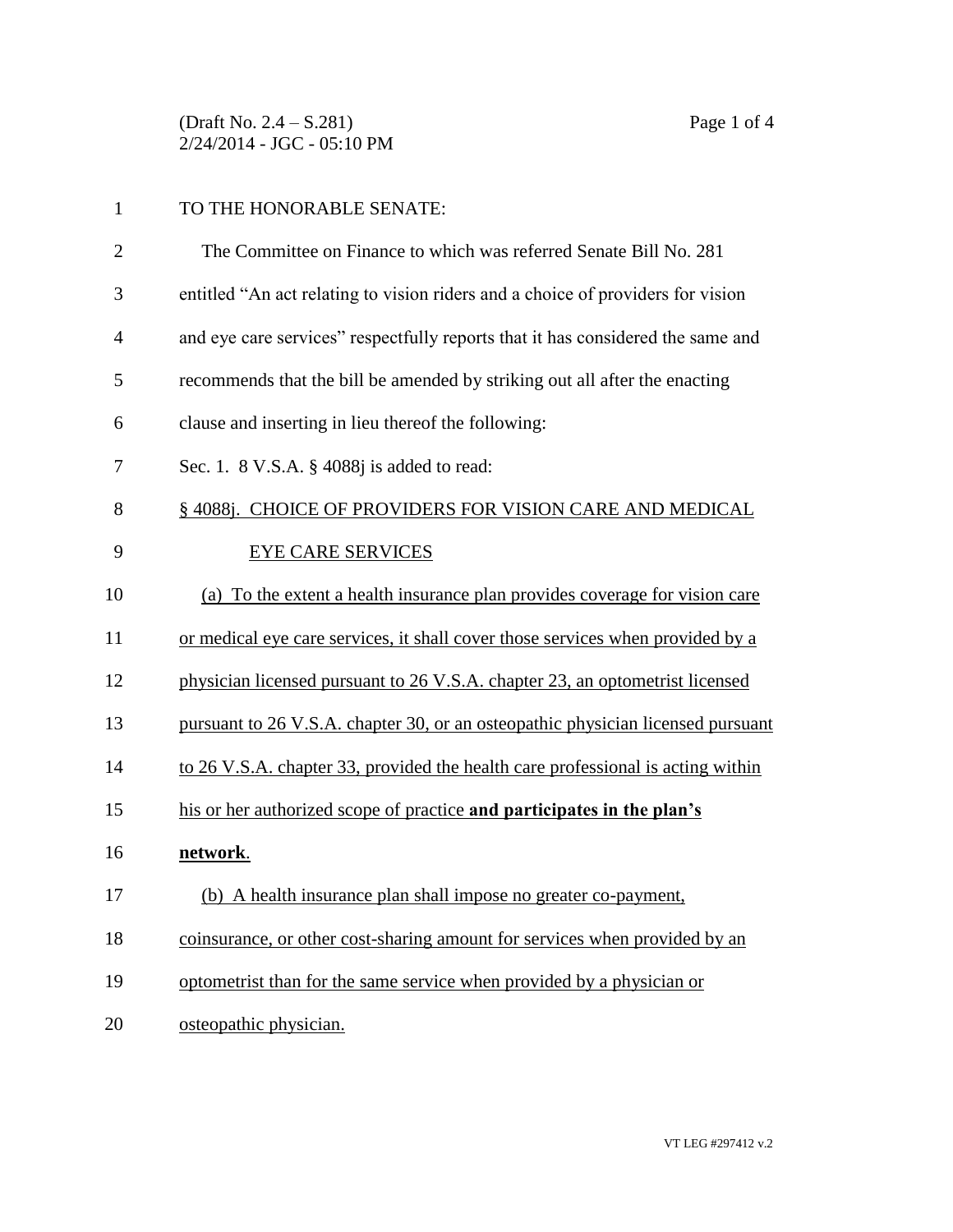(Draft No. 2.4 – S.281) Page 2 of 4 2/24/2014 - JGC - 05:10 PM

| $\mathbf{1}$   | (c) A health insurance plan shall provide to a licensed health care              |
|----------------|----------------------------------------------------------------------------------|
| $\overline{2}$ | professional acting within his or her scope of practice the same level of        |
| 3              | reimbursement or other compensation for providing covered vision care and        |
| $\overline{4}$ | medical eye care services that are within the lawful scope of practice of the    |
| 5              | professions of medicine, optometry, and osteopathy, regardless of whether the    |
| 6              | health care professional is a physician, optometrist, or osteopathic physician.  |
| 7              | $(d)(1)$ A health insurer shall permit a licensed optometrist to participate in  |
| 8              | plans or contracts providing for vision care or medical eye care to the same     |
| 9              | extent as it does a licensed physician or osteopathic physician.                 |
| 10             | (2) A health insurer shall not require a licensed optometrist to provide         |
| 11             | discounted materials benefits or to participate as a provider in another medical |
| 12             | or vision care plan or contract as a condition or requirement for the            |
| 13             | optometrist's participation as a provider in any medical or vision care plan or  |
| 14             | contract.                                                                        |
| 15             | $(e)(1)$ An agreement between a health insurer or an entity that writes vision   |
| 16             | insurance and an optometrist or ophthalmologist for the provision of vision      |
| 17             | services on a preferred or in-network basis to plan members or subscribers       |
| 18             | in connection with coverage under a stand-alone vision plan or other health      |
| 19             | insurance plan shall not require that an optometrist or ophthalmologist provide  |
| 20             | services or materials at a fee limited or set by the plan or insurer unless the  |
| 21             | services or materials are reimbursed as covered services under the contract.     |

VT LEG #297412 v.2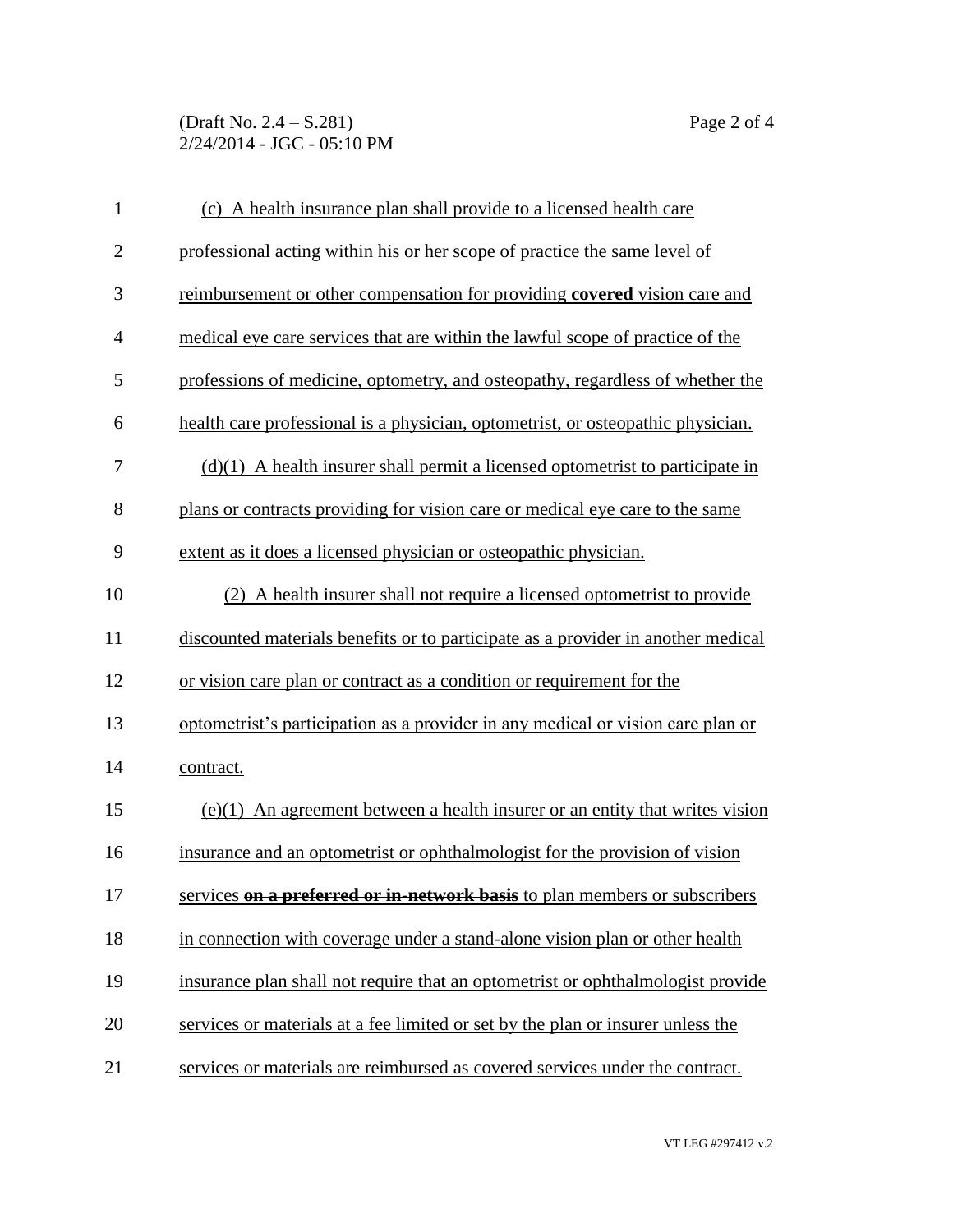(Draft No. 2.4 – S.281) Page 3 of 4 2/24/2014 - JGC - 05:10 PM

| $\mathbf{1}$   | (2) An optometrist or ophthalmologist shall not charge more for services         |
|----------------|----------------------------------------------------------------------------------|
| $\overline{2}$ | and materials that are noncovered services under a vision plan than his or her   |
| 3              | usual and customary rate for those services and materials.                       |
| $\overline{4}$ | (3) The amount of a contractual discount shall not result in a fee less          |
| 5              | than the stand-alone vision plan or other health insurance plan would pay        |
| 6              | for covered services and materials but for the application of a member's         |
| 7              | or subscriber's contractual limitations of deductibles, co-payments, or          |
| 8              | coinsurance.                                                                     |
| 9              | (4) Reimbursement paid by a vision plan for covered services and                 |
| 10             | materials shall be reasonable and shall not provide nominal reimbursement in     |
| 11             | order to claim that services and materials are covered services.                 |
| 12             | (f) As used in this section:                                                     |
| 13             | (1) "Contractual discount" means a percentage reduction from an                  |
| 14             | optometrist's or ophthalmologist's usual and customary rate for covered          |
| 15             | services and materials required under a participating provider agreement.        |
| 16             | (2) "Covered services" means services and materials for which                    |
| 17             | reimbursement from a vision plan or other health insurance plan is provided by   |
| 18             | a member's or subscriber's plan contract, or for which a reimbursement would     |
| 19             | be available but for the application of the member's or subscriber's contractual |
| 20             | limitations of deductibles, co-payments, or coinsurance.                         |